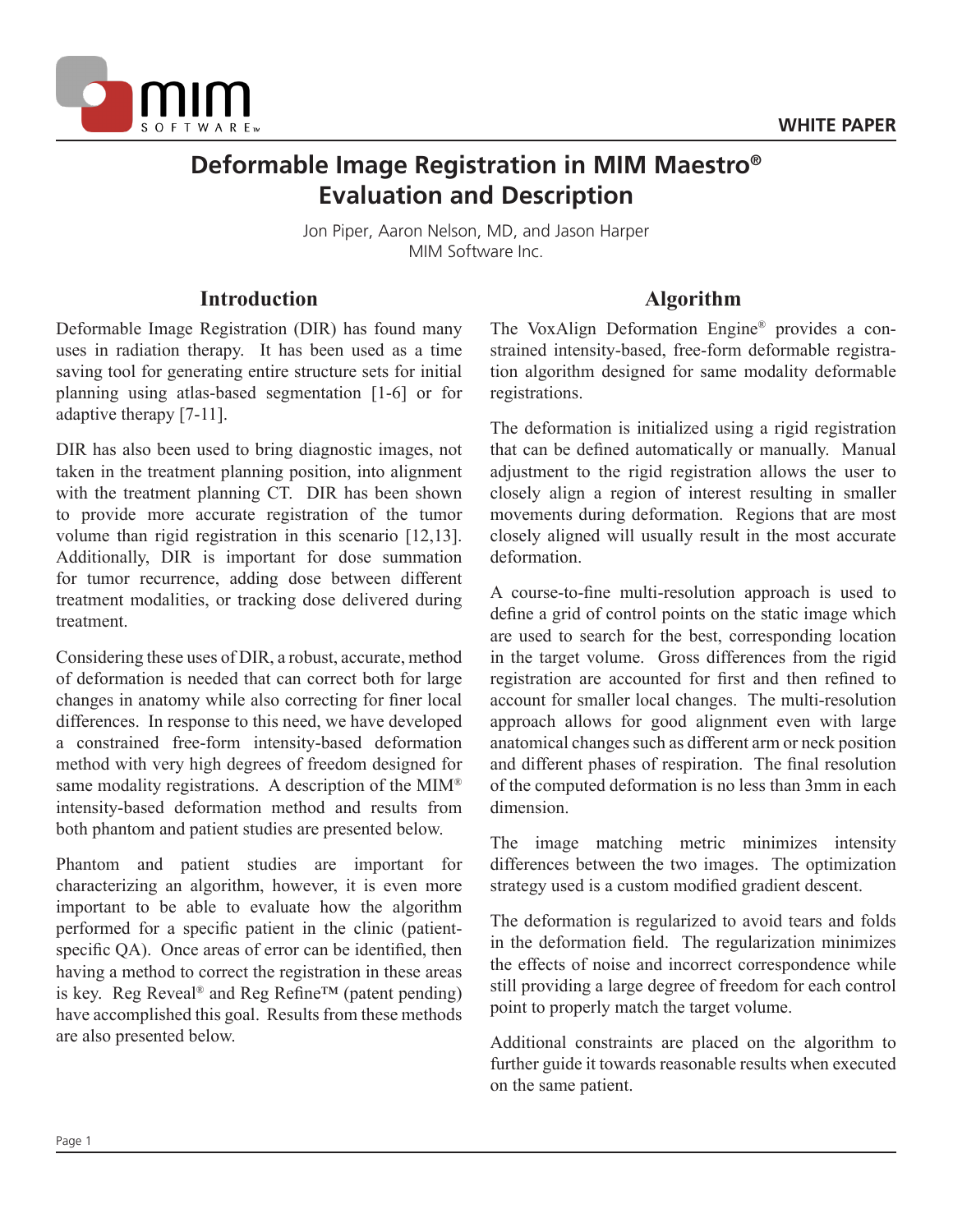

Caution should be employed when attempting to extrapolate performance of an algorithm based on other implementations, no matter how similar the strategy seems. Brock 2010 showed that such generalizations are difficult to make and that individual implementation can have a much greater impact on performance than algorithm characteristics [14]. Therefore it is essential to evaluate each DIR implementation on its own merit.

# **Evaluation Methods**

Results have been presented for MIM's intensity-based deformable registration algorithm using real CT data [15,17], synthetic phantoms where deformations were applied to real CT data [15,16] and manually defined contours on real CT data [1-8].

#### **Real CT data**

Correlation: The deformable registration was evaluated for head-and-neck by comparing the correlation of a deformed CT with the target CT to the correlation after rigid registration. A reasonable benchmark was obtained by correlating the target with a shifted version of the target 1mm in each direction (resulting in 1.4mm total error) [15].

Landmark Accuracy: Deformable registration accuracy was assessed on the lung using the POPI model [17] where landmark positions were defined on two phases of a 4DCT and evaluated by measuring the displacement of a propagated landmark from a source image to a known landmark position in a target image. The 0% phase served as the source image and the 50% phase was the target image. One POPI model (patient1) displayed typical respiratory motion,  $6.3$ mm  $+/- 3.0$ mm while the other (patient2) displayed significant respiratory motion, 14.0mm +/- 7.2mm, between end-expiration and endinspiration. The 0% phase image was both directly registered to the 50% phase (DIRECT) and through intermediary phases (SERIAL) [19].

Deformable QA Evaluation: The ability to characterize deformable registration accuracy was also evaluated using Reg Reveal for the 0% to 50% phase deformable registration [20]. The evaluation method used was an interactive visual display of a rigid fusion between the

two volumes. This rigid fusion is computed as the best approximation to the local deformable registration, in a least squares sense, constrained such that the center of the rigid fusion is the exact transform defined by the deformable vector field at that point.

Two users independently reviewed the locally approximated rigid fusions centered at the points of interest. The users then rated their confidence using a binary scale that the approximated rigid registration represented an accurate alignment of the local anatomy within approximately 3 mm. These ratings were then compared to the measured error in the deformable registration and compared to each other.

Deformable Refinement: A method to influence the DIR algorithm to achieve a more accurate result (Reg Refine) was evaluated using patient2 from the POPI model and the DIRECT DIR method as a starting point [21]. The DIR was first evaluated with Reg Reveal to determine areas of the registration that needed improvement. Rigid registration adjustment tools were then used in areas where the naïve DIR was determined to be inaccurate to allow the observer to manually adjust the local registration or to execute an automatic rigid registration within a box of interest. The observer then recorded this preferable local alignment. When re-executing the DIR, these recorded local rigid alignments were used as inputs to influence the algorithm to achieve a local DIR closer to this observer-defined result.

#### **Synthetic Phantom (deformed real CT data)**

Consistency: A desirable property of a deformation algorithm is that it be consistent, that is, the concatenation of the forward and reverse deformation of an image pair should approximate the unity transform. Although, the algorithm has no constraints to encourage this behavior, the mean difference of the concatenated deformation field from the unity transform was calculated to evaluate the consistency of the algorithm using a head-and-neck CT [15].

Voxel Accuracy: Synthetic phantoms based on real clinical patient data were created by Nie et al 2012 for a prostate, head-and-neck, and prone/supine craniospinal case which extended from the base of the skull to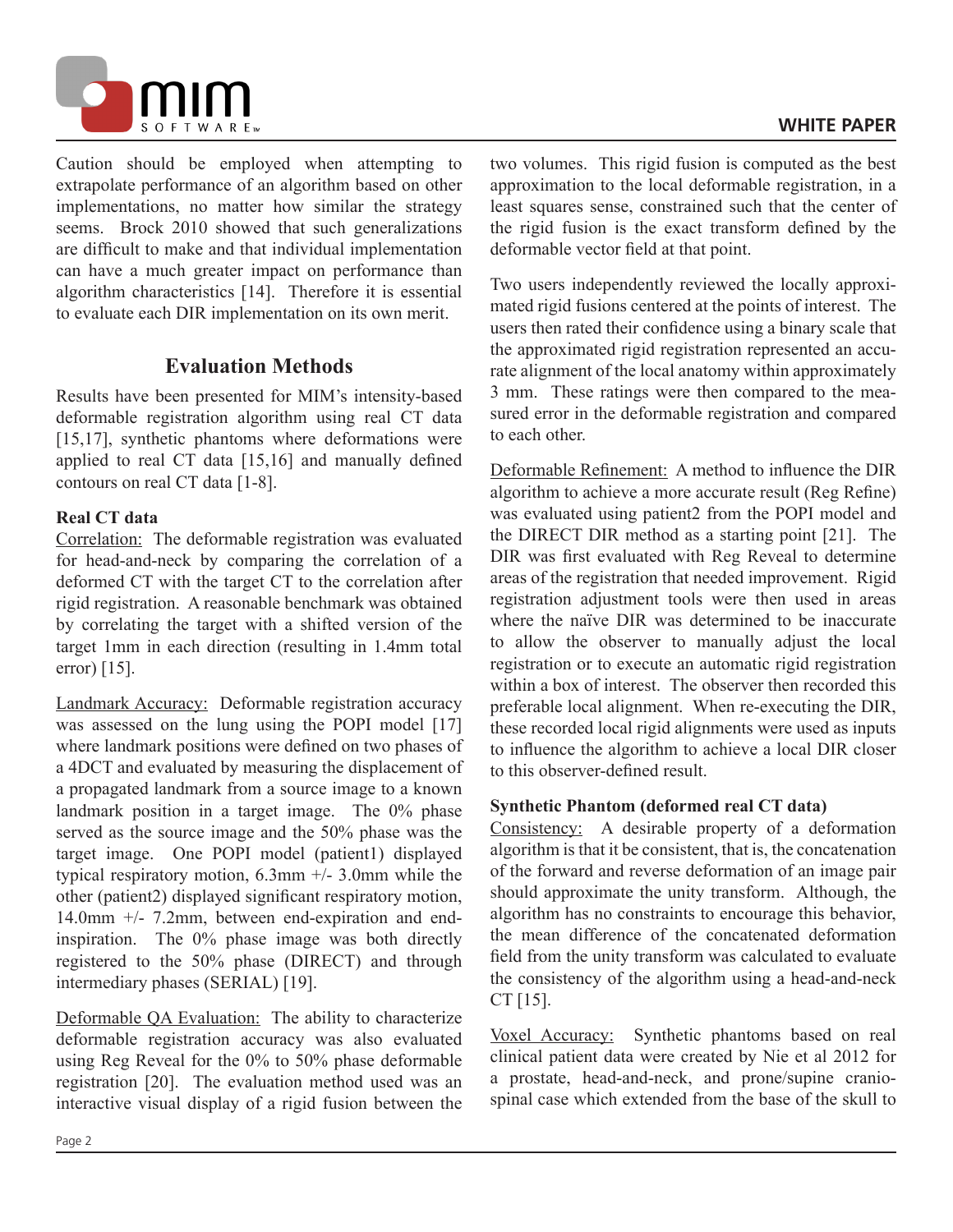

upper thighs. These phantoms provide the advantage of emulating the environment the algorithm will be used in clinically and therefore reflects the anatomical variations, detail, contrast, noise and artifacts found in real CT images. The test data was created using commercially available software, ImSimQA™, to create a realistic simulated deformation from each clinical patient case. Clinical images were used to guide the synthetic deformation and included bladder filling, soft tissue deformation, vertebral body movement, and tumor shrinkage/expansion. This process resulted in known deformations that were used to assess the deformable registration accuracy for MIM and two other commercially available algorithms [16].

Piper 2007 also created a synthetic phantom for head-andneck by deforming a CT with a known deformation field, and the algorithm was evaluated for its ability to obtain this "gold standard" deformation after registration. The known deformation used was obtained when registering to the second CT for the test subject with another deformation algorithm [15].

### **Physical Phantom data**

A single slice deformable prostate phantom was created by Kirby et al 2013 that represented a patient with an empty and full bladder [18]. Three distinct HU levels were created by mixing metallic additives with urethane rubber. Tissues types were homogeneous in intensity with noise introduced to provide heterogeneity. The single slice of the phantom was repeated numerous times to create a 3D image volume. Glow in the dark markers were applied to the phantom to track the deformed voxels. Voxel error and dice similarity indices were calculated.

# **Results – Head-and-Neck**

### **Real CT data**

Correlation [15]: The correlation coefficients after rigid registration were 0.890, 0.921, and 0.8593 for the three volume pairs. These improved to 0.979, 0.983, and 0.978, respectively, after deformable registration. These results were comparable to benchmark self-correlations of the target CTs with a 1.4mm translation error applied (0.979, 0.980, and 0.978, respectively).

Consistency [15]: Concatenating the forward and reverse

deformations resulted in an average distance of 3.1mm (3.1mm SD) from unity.

### **Synthetic Phantoms**

Voxel Error: Voxel errors presented by Nie et al 2012 showed that MIM produced more accurate deformations in 97% of the voxels than the next best commercially available algorithm. Additionally, the percent of voxels with error greater than 1mm was 35% with MIM compared with 100% for the next best algorithm (Nie 2012, Fig. 3). The percent of voxels with error greater than 2mm was 15% with MIM compared to 70% for the next best algorithm (Nie 2012, Fig. 3).

Piper 2007 showed that Rigid registrations were unable to recover the "gold standard" displacements and resulted in an average of 10.3mm error (6.6mm SD). The deformable registration averaged 1.1mm error (1.9mm SD). Nearly three quarters (73.9%) of voxels had less than 1mm error and the 95% confidence interval was 4.8mm compared to 0.6% and 23.2mm respectively for rigid registration.

Contour Evaluation: Atlas-based segmentation studies have shown time savings ranging from 68-87% for normal structures and nodal targets [1]. Adaptive contouring studies has also shown an average time savings of 75% for normal structures and targets [8].

# **Results – Lung**

### **Real CT data**

Landmark Accuracy: For patient1, the residual errors after DIRECT and SERIAL deformation were 0.8mm +/- 0.4mm and 1.8mm +/- 1.4mm, respectively. For patient2, the errors after DIRECT and SERIAL were 5.1mm  $+/-$  7.5mm and 1.6mm  $+/-$  1.6mm, respectively. The mean residual errors for points of interest with <5mm, 5-10mm, 10-15mm, 15-20mm, 20-25mm, and 25+mm initial displacement were 0.9mm, 0.9mm, 1.4mm, 4.7mm, 9.7mm, and 20.2mm after DIRECT deformation and 1.3mm, 1.4mm, 2.1mm, 2.3mm, 1.9mm, and 3.1mm after SERIAL deformation, respectively.

Deformable QA Evaluation: Using the DIR between the 0% to 50% phases for patient2 of the POPI model, the two observers separated "good" and "concerning"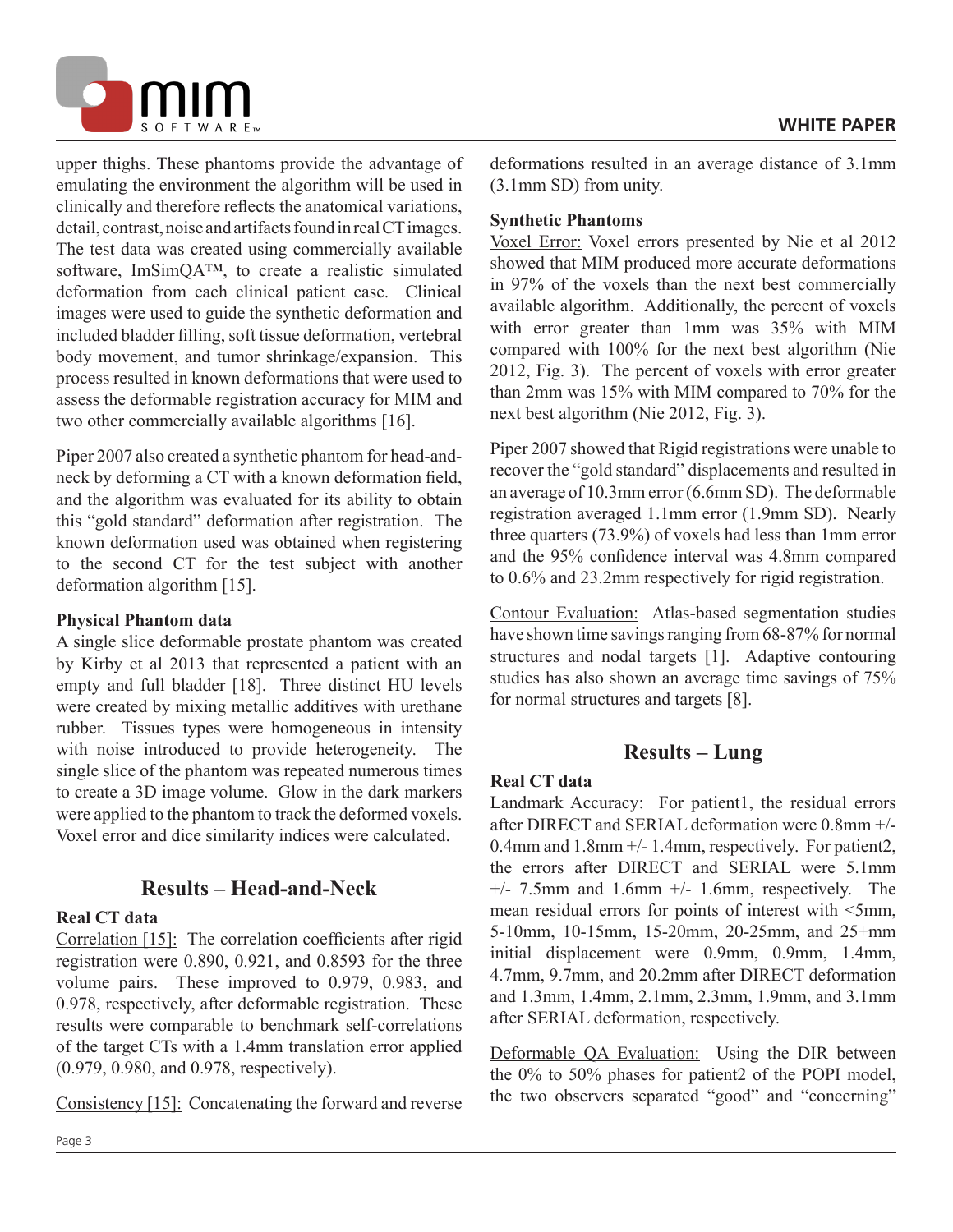

registrations with 91% and 92% accuracy at a threshold of 3.1mm and 2.4mm respectively (t-test,  $p \le 0.0000001$ for reach observer). Sensitivity for detecting errors greater than 5mm was 86% and 97% respectively. There also was good agreement between the two observers, with a kappa of 0.72.

Deformable Refinement: The DIRECT DIR method between the 0% to 50% phases for patient2 resulted in residual registration errors ranging from 0.3mm to 35.4mm  $(5.1 +/- 7.5$ mm). After recording seven local rigid registrations using Reg Refine and re-executing the DIR algorithm with these as inputs, the distribution of errors decreased to  $0.2$ mm to  $5.6$ mm  $(1.2 +/- 0.9$ mm). which was a significantly better result ( $p < 0.000001$ ).

Contour Evaluation: Atlas-based segmentation studies have shown the accuracy of multi-atlas segmentation with an overall average dice similarity index of 0.81 for the contours tested: right and left lung, trachea, heart, and esophagus [6].

### **Results – Prostate**

#### **Physical Phantom**

Voxel Error [18]: The mean error for MIM with default settings was 1.5mm with 9.8% of voxels having >3mm of error and 3.7% of voxels having > 7mm of error. The average dice similarity index for MIM was 0.96 which was the highest of the algorithms tested. With an increase of the regularization (smoothness) factor, the mean error was 1.3mm with 6.5% of voxels having >3mm error and 2.2% of voxels having >7mm error.

#### **Synthetic Phantom (deformed real CT data)**

Voxel Error: Voxel errors presented by Nie et al 2012 showed that MIM produced more accurate deformations in 99% of the voxels than the next best commercially available algorithm. Additionally, the percent of voxels with error greater than 1mm were 7% with MIM compared with 100% for the next best algorithm (Nie 2012, Fig. 3). The percent of voxels with error greater than 2mm were 2% with MIM, compared 30% for the next best algorithm (Nie 2012, Fig. 3).

### **Results – Craniospinal**

#### **Synthetic Phantom**

Voxel Error: Voxel errors presented by Nie et al 2012 showed that MIM produced more accurate deformations in 56% of the voxels than the next best commercially available algorithm. The percent of voxels with error greater than 1mm were 40% with MIM compared with 50% for the next best algorithm (Nie 2012, Fig. 3). The percent of voxels with error greater than 2mm were 20% with MIM, compared 12% for the other algorithm (Nie 2012, Fig. 3).

# **Need for Patient-specific Evaluations**

The aforementioned DIR accuracy phantom studies are only able to characterize the performance of the algorithm in synthetic or specific scenarios and will not necessarily reflect the accuracy of an algorithm on a particular patient. This, however, is the most important question in DIR. Every patient is different, and evaluating the accuracy of DIR can be critical when performing dose accumulation or diagnostic image DIR to planning images.

Reg Reveal was developed for this purpose and is currently the only tool available specifically for the purpose of efficient quality assurance of DIR. Reg Reveal allows the user to interrogate the registration in specific regions of interest and draw conclusions about it's accuracy. Such a deformable registration evaluation tool, which allows the user to answer the essential question of whether a DIR algorithm correctly identifies corresponding anatomy for a given patient, should be considered an essential QA tool when implementing DIR in the clinic. After knowing this information, Reg Refine allows the user to influence the registration algorithm to achieve a more accurate result.